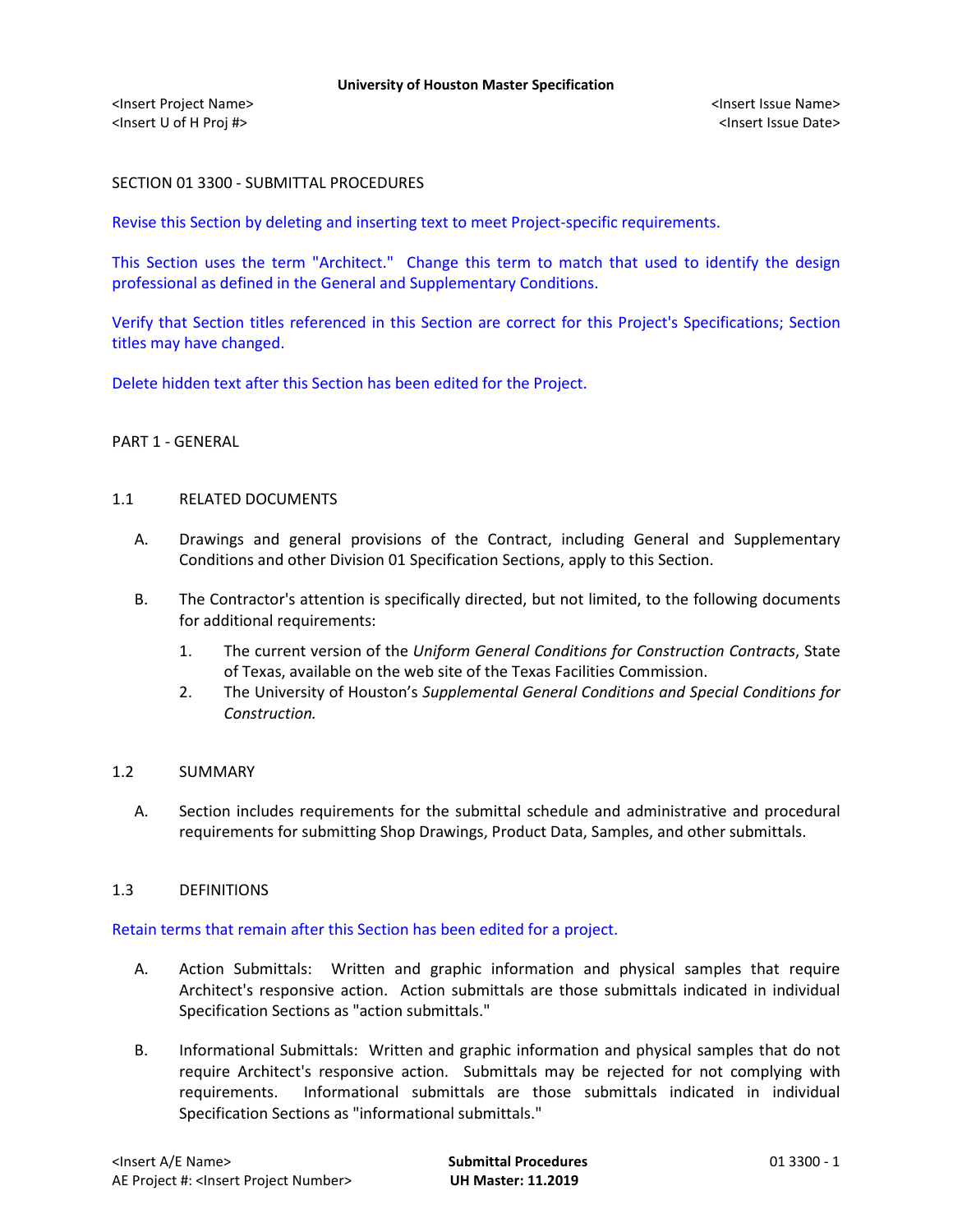<Insert Project Name> <Insert Issue Name> <Insert U of H Proj #> <Insert Issue Date>

- C. File Transfer Protocol (FTP): Communications protocol that enables transfer of files to and from another computer over a network and that serves as the basis for standard Internet protocols. An FTP site is a portion of a network located outside of network firewalls within which internal and external users are able to access files.
- D. Portable Document Format (PDF): An open standard file format licensed by Adobe Systems used for representing documents in a device-independent and display resolution-independent fixed-layout document format.

# 1.4 ACTION SUBMITTALS

Revise "Submittal Schedule" Paragraph below to suit Project. If there is an office submittal review sequence policy, insert specific requirements. See Evaluations for discussion on submittal review sequence policies.

- A. Submittal Schedule: Submit a schedule of submittals, arranged in chronological order by dates required by construction schedule. Include time required for review, ordering, manufacturing, fabrication, and delivery when establishing dates. Include additional time required for making corrections or revisions to submittals noted by Architect and additional time for handling and reviewing submittals required by those corrections.
	- 1. Coordinate submittal schedule with list of subcontracts, the schedule of values, and Contractor's construction schedule.

If a startup construction schedule is not required, delete "Initial Submittal" Subparagraph below or revise to require initial submittal within 14 days of date established for commencement of the Work.

- 2. Initial Submittal: Submit concurrently with startup construction schedule. Include submittals required during the first 60 days of construction. List those submittals required to maintain orderly progress of the Work and those required early because of long lead time for manufacture or fabrication.
- 3. Final Submittal: Submit concurrently with the first complete submittal of Contractor's construction schedule.
	- a. Submit revised submittal schedule to reflect changes in current status and timing for submittals.
- 4. Format: Arrange the following information in a tabular format:

Add information, such as scheduled dates for purchasing and installation and the activity or event number, if using a CPM construction schedule.

- a. Scheduled date for first submittal.
- b. Specification Section number and title.
- c. Submittal category: Action; informational.
- d. Name of subcontractor.
- e. Description of the Work covered.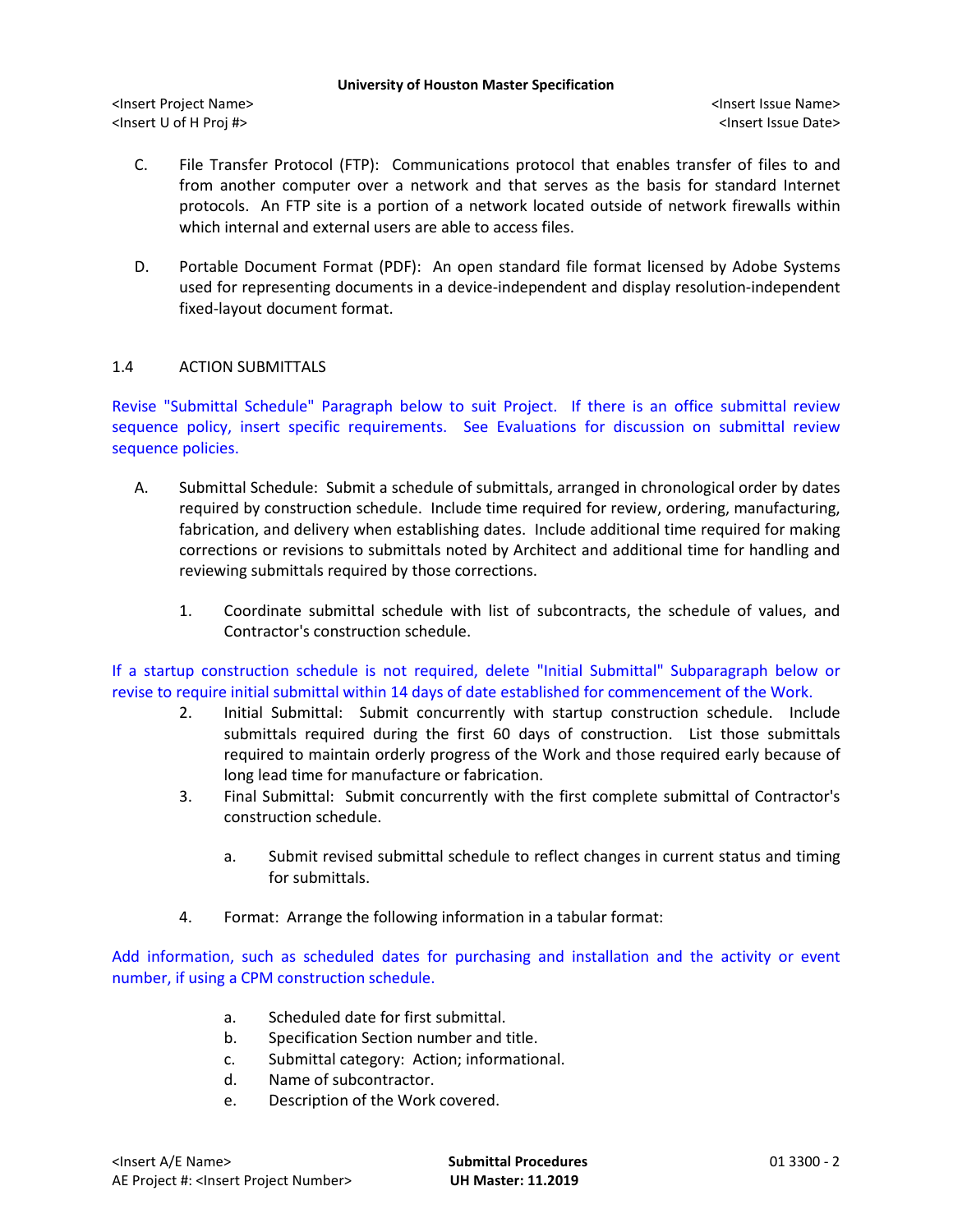<Insert Project Name> <Insert Issue Name> <Insert U of H Proj #> <Insert Issue Date>

- f. Scheduled date for Architect's final release or approval.
- g. Scheduled date of fabrication.

# 1.5 SUBMITTAL ADMINISTRATIVE REQUIREMENTS

See Evaluations for cautions on use of Architect's digital data files, in "Architect's Digital Data Files" Paragraph below, for submittals.

A. Architect's Digital Data Files: Electronic digital data files of the Contract Drawings will be provided by Architect for Contractor's use in preparing submittals.

Retain subparagraph below if Architect's digital data files will be made available to Contractor. Examples of additional project-specific limitations and restrictions that specifier may wish to add below include limitation to files that already exist, limitations on incorporating revisions, limitations on availability of Architect's consultant files, limitation of digital drawing system formats, limitation on digital drawing entity attributes and layering, restrictions on Contractor's use, cost of providing files, mode of transmittal, and delivery time.

- 1. Architect will furnish Contractor one set of digital data drawing files of the Contract Drawings for use in preparing Shop Drawings and Project record drawings.
	- a. Architect makes no representations as to the accuracy or completeness of digital data drawing files as they relate to the Contract Drawings.
	- b. Digital Drawing Software Program: The Contract Drawings are available in .DWG format. Other BIM formats may be made available on request if BIM has been utilized in the preparation of the Contract Documents.
	- c. Contractor shall execute a data licensing agreement in the form of AIA Document C106, Digital Data Licensing Agreement.
	- d. The following digital data files will be furnished for each appropriate discipline:
		- 1) Floor plans.
		- 2) Reflected ceiling plans.
		- 3) BIM model, if available.
- B. Coordination: Coordinate preparation and processing of submittals with performance of construction activities.
	- 1. Coordinate each submittal with fabrication, purchasing, testing, delivery, other submittals, and related activities that require sequential activity.
	- 2. Submit all submittal items required for each Specification Section concurrently unless partial submittals for portions of the Work are indicated on approved submittal schedule.
	- 3. Submit action submittals and informational submittals required by the same Specification Section as separate packages under separate transmittals.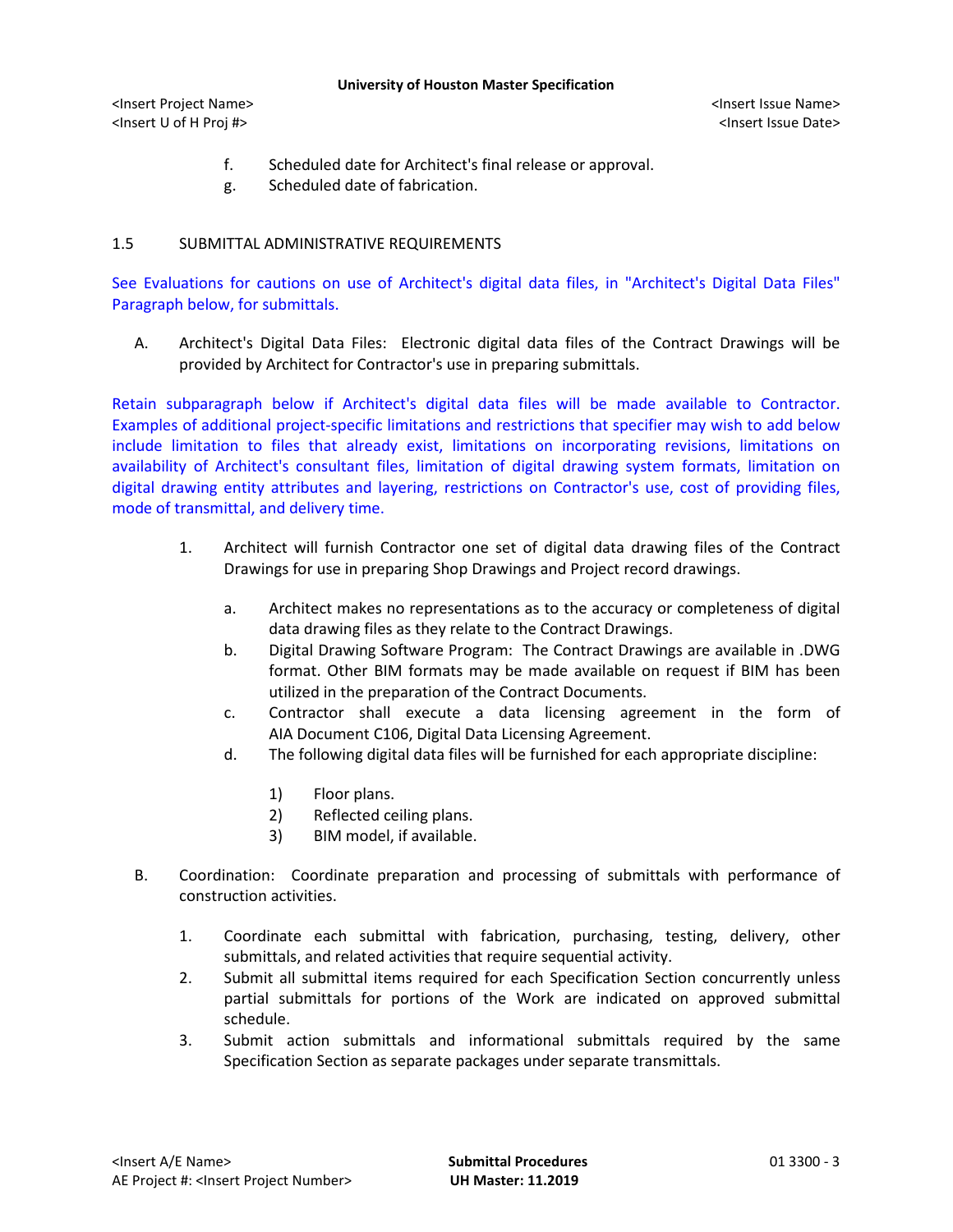<Insert Project Name> <Insert Issue Name> <Insert U of H Proj #> <Insert Issue Date>

Retain subparagraph below if one submittal has an impact on another submittal. Submittals that require concurrent review should be so indicated in those Sections.

- 4. Coordinate transmittal of different types of submittals for related parts of the Work so processing will not be delayed because of need to review submittals concurrently for coordination.
	- a. Architect reserves the right to withhold action on a submittal requiring coordination with other submittals until related submittals are received.
- C. Processing Time: Allow time for submittal review, including time for resubmittals, as follows. Time for review shall commence on Architect's receipt of submittal. No extension of the Contract Time will be authorized because of failure to transmit submittals enough in advance of the Work to permit processing, including resubmittals.
	- 1. Initial Review: Allow 15 days for initial review of each submittal. Allow additional time if coordination with subsequent submittals is required. Architect will advise Contractor when a submittal being processed must be delayed for coordination.
	- 2. Intermediate Review: If intermediate submittal is necessary, process it in same manner as initial submittal.
	- 3. Resubmittal Review: Allow 15 days for review of each resubmittal.

Allowing procedure in "Concurrent Consultant Review" Subparagraph below may cause tracking problems for Architect and Construction Manager, if any. Delete if not allowed. See Evaluations.

4. Concurrent Consultant Review: Where the Contract Documents indicate that submittals may be transmitted simultaneously to Architect and to Architect's consultants, allow 15 days for review of each submittal. Submittal will be returned to Architect before being returned to Contractor.

Retain "Paper Submittals" Paragraph below if requiring paper copies of submittals instead of electronic submittals. Typically, allow both paper and electronic submittals.

- D. Paper Submittals: Place a permanent label or title block on each submittal item for identification.
	- 1. Indicate name of firm or entity that prepared each submittal on label or title block.
	- 2. Provide a space approximately 6 by 8 inches (150 by 200 mm) on label or beside title block to record Contractor's review and approval markings and action taken by Architect.
	- 3. Include the following information for processing and recording action taken:
		- a. Project name.
		- b. Date.
		- c. Name of Architect.
		- d. Name of Construction Manager.
		- e. Name of Contractor.
		- f. Name of subcontractor.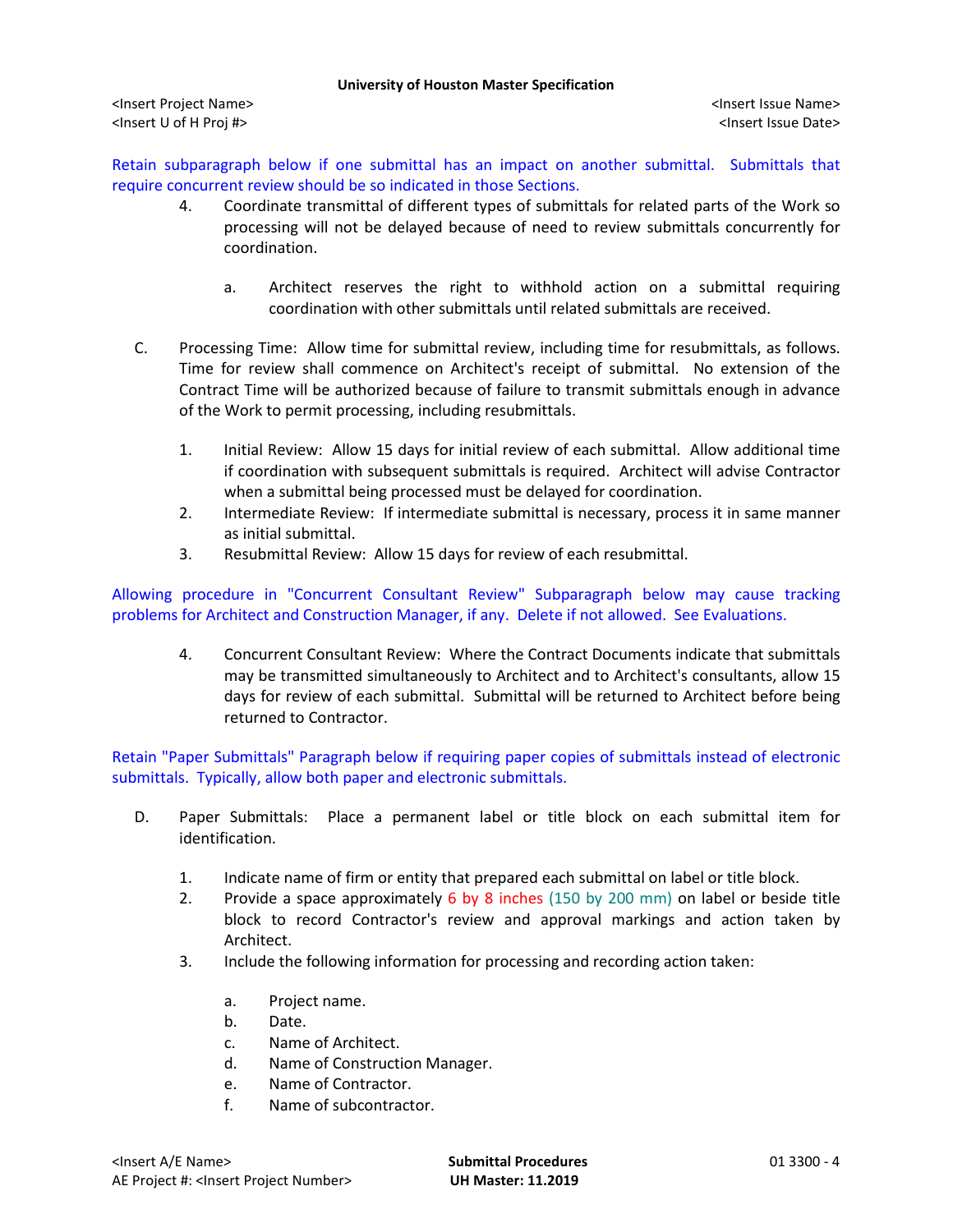<Insert Project Name> <Insert Issue Name> <Insert U of H Proj #> <Insert Issue Date>

- g. Name of supplier.
- h. Name of manufacturer.
- i. Submittal number or other unique identifier, including revision identifier.
	- 1) Submittal number shall use Specification Section number followed by a decimal point and then a sequential number (e.g., 061000.01). Resubmittals shall include an alphabetic suffix after another decimal point (e.g., 061000.01.A).
- j. Number and title of appropriate Specification Section.
- k. Drawing number and detail references, as appropriate.
- l. Location(s) where product is to be installed, as appropriate.
- m. Other necessary identification.

Revise "Additional Paper Copies" Subparagraph below to suit Project and office policy. Marking numerous copies of submittals can be time consuming.

- 4. Additional Paper Copies: Unless additional copies are required for final submittal, and unless Architect observes noncompliance with provisions in the Contract Documents, initial submittal may serve as final submittal.
	- a. Submit one copy of submittal to concurrent reviewer in addition to specified number of copies to Architect.
- 5. Transmittal for Paper Submittals: Assemble each submittal individually and appropriately for transmittal and handling. Transmit each submittal using a transmittal form. Architect will discard submittals received from sources other than Contractor.

Retain one of two "Transmittal Form for Paper Submittals" subparagraphs below. Typically retain first subparagraph unless transmittal forms commonly used by contractors, in second subparagraph, are acceptable. If retaining last option in first subparagraph, insert a sample of the form in Project Manual.

- a. Transmittal Form for Paper Submittals: Provide locations on form for the following information:
	- 1) Project name.
	- 2) Date.
	- 3) Destination (To:).
	- 4) Source (From:).
	- 5) Name and address of Architect.
	- 6) Name of Construction Manager.
	- 7) Name of Contractor.
	- 8) Name of firm or entity that prepared submittal.
	- 9) Names of subcontractor, manufacturer, and supplier.
	- 10) Category and type of submittal.
	- 11) Submittal purpose and description.
	- 12) Specification Section number and title.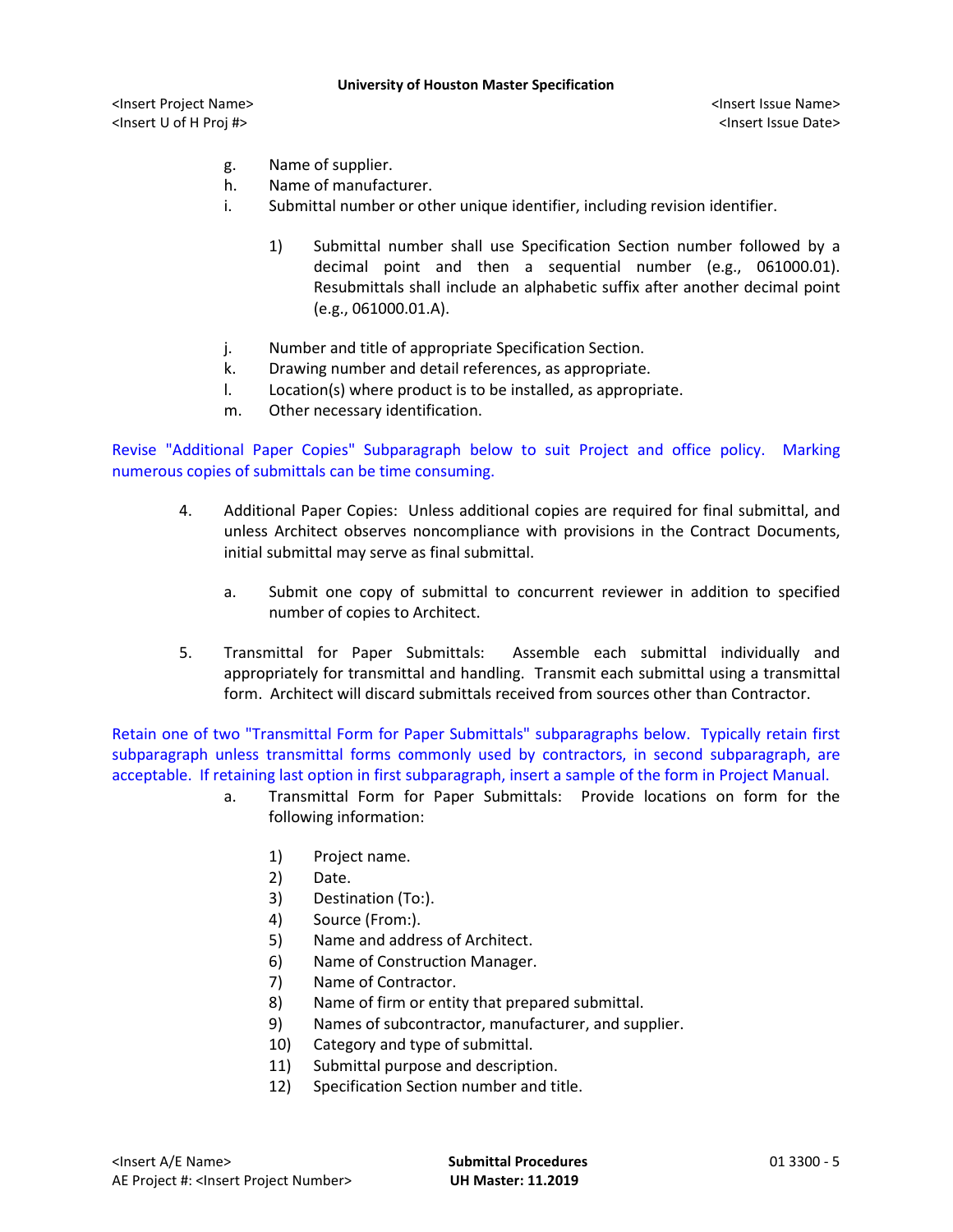<Insert Project Name> <Insert Issue Name> <Insert U of H Proj #> <Insert Issue Date>

- 13) Specification paragraph number or drawing designation and generic name for each of multiple items.
- 14) Drawing number and detail references, as appropriate.
- 15) Indication of full or partial submittal.
- 16) Transmittal number.
- 17) Submittal and transmittal distribution record.
- 18) Remarks.
- 19) Signature of transmitter.

Retain "Electronic Submittals" Paragraph below if requiring electronic submittals instead of paper submittals. Typically, allow both types of submittals.

E. Electronic Submittals: Identify and incorporate information in each electronic submittal file as follows:

Requirement in first subparagraph below can be performed automatically using PDF publishing software.

- 1. Assemble complete submittal package into a single indexed file incorporating submittal requirements of a single Specification Section and transmittal form with links enabling navigation to each item.
- 2. Name file with submittal number or other unique identifier, including revision identifier.

Revise first subparagraph below to suit Project and office practice.

a. File name shall use project identifier and Specification Section number followed by a decimal point and then a sequential number (e.g., LNHS-061000.01). Resubmittals shall include an alphabetic suffix after another decimal point (e.g., LNHS-061000.01.A).

Requirement in first subparagraph below can be performed using PDF publishing software. Alternatively, the Project Web Site software may be used to provide this function.

- 3. Provide means for insertion to permanently record Contractor's review and approval markings and action taken by Architect.
- 4. Transmittal Form for Electronic Submittals: Use software-generated form from electronic project management software acceptable to Owner**,** containing the following information:
	- a. Project name.
	- b. Date.
	- c. Name and address of Architect.
	- d. Name of Construction Manager.
	- e. Name of Contractor.
	- f. Name of firm or entity that prepared submittal.
	- g. Names of subcontractor.
	- h. Category and type of submittal.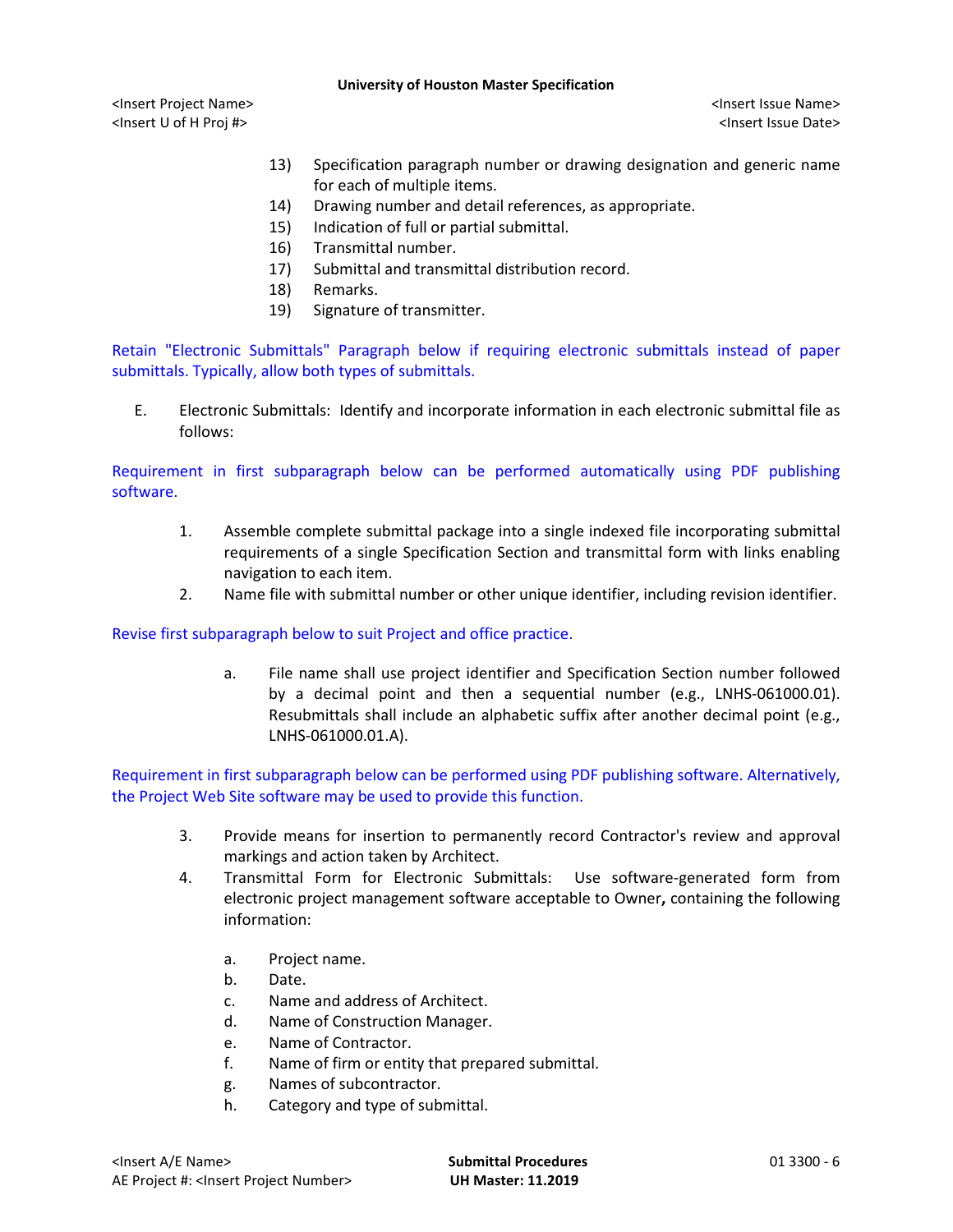<Insert Project Name> <Insert Issue Name> <Insert U of H Proj #> <Insert Issue Date>

- i. Submittal purpose and description.
- j. Specification Section number and title.
- k. Specification paragraph number or drawing designation and generic name for each of multiple items.
- l. Drawing number and detail references, as appropriate.
- m. Location(s) where product is to be installed, as appropriate.
- n. Related physical samples submitted directly.
- o. Indication of full or partial submittal.
- p. Transmittal number.
- q. Submittal and transmittal distribution record.
- r. Other necessary identification.
- s. Remarks.
- F. Options: Identify options requiring selection by Architect.
- G. Deviations and Additional Information: On an attached separate sheet, prepared on Contractor's letterhead, record relevant information, requests for data, revisions other than those requested by Architect on previous submittals, and deviations from requirements in the Contract Documents, including minor variations and limitations. Include same identification information as related submittal.
- H. Resubmittals: Make resubmittals in same form and number of copies as initial submittal.
	- 1. Note date and content of previous submittal.
	- 2. Note date and content of revision in label or title block and clearly indicate extent of revision.
	- 3. Resubmit submittals until they are marked with approval notation from Architect's action stamp.
- I. Distribution: Furnish copies of final submittals to manufacturers, subcontractors, suppliers, fabricators, installers, authorities having jurisdiction, and others as necessary for performance of construction activities. Show distribution on transmittal forms.
- J. Use for Construction: Retain complete copies of submittals on Project site. Use only final action submittals that are marked with approval notation from Architect's action stamp.

# PART 2 - PRODUCTS

# 2.1 SUBMITTAL PROCEDURES

A. General Submittal Procedure Requirements: Prepare and submit submittals required by individual Specification Sections. Types of submittals are indicated in individual Specification Sections.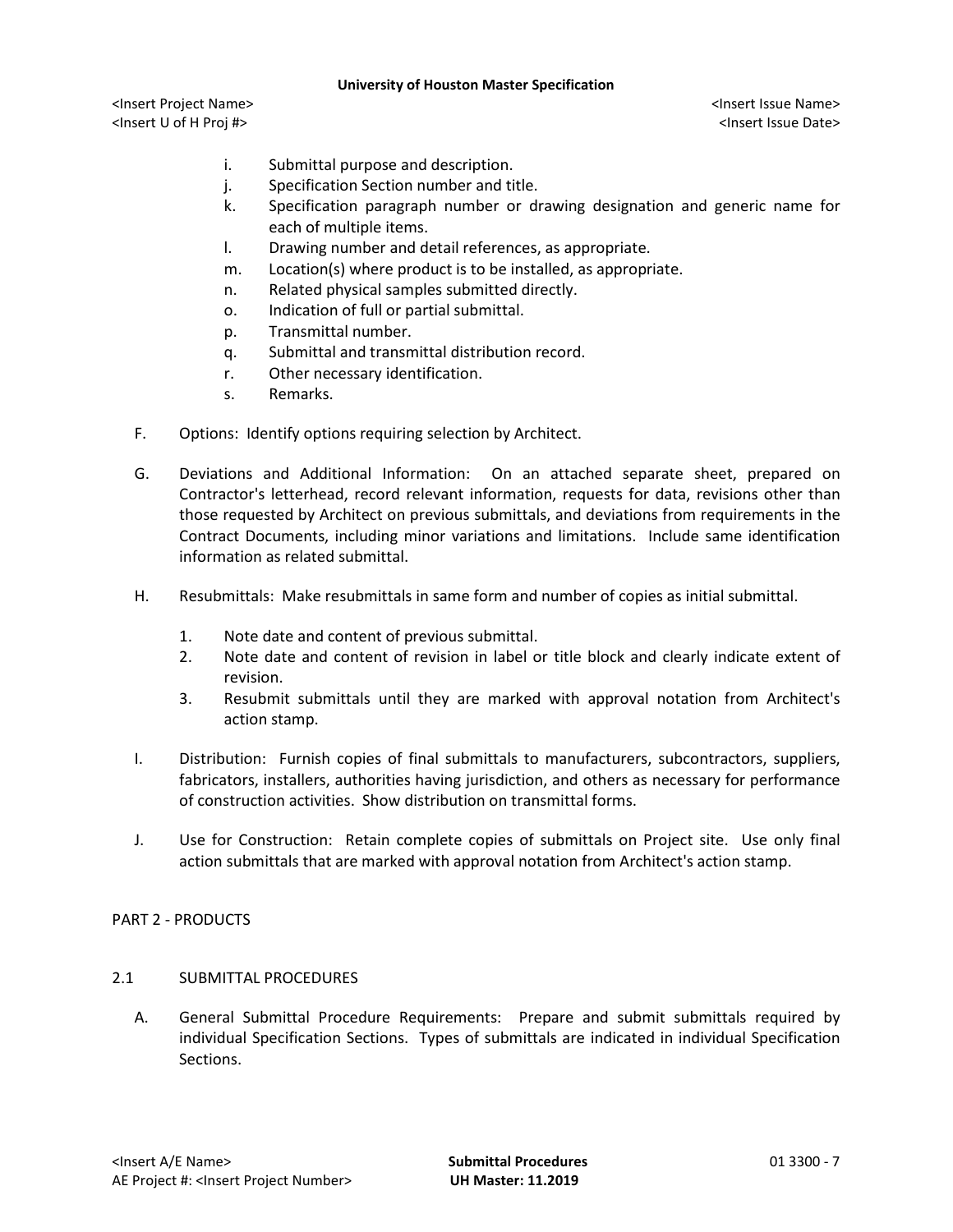<Insert Project Name> <Insert Issue Name> <Insert U of H Proj #> <Insert Issue Date>

- 1. Post electronic submittals as PDF electronic files directly to Project Web Site specifically established for Project.
	- a. Architect will return annotated file. Annotate and retain one copy of file as an electronic Project record document file.

Retain "Action Submittals" and "Informational Submittals" subparagraphs below as default requirements for paper copies of submittals; other quantity requirements may be included with individual submittal requirements elsewhere in this article. Additional copies may be required for projects with a construction manager or a commissioning authority.

- 2. Action Submittals: Submit three paper copies of each submittal unless otherwise indicated. Architect will return one copy.
- 3. Informational Submittals: Submit two paper copies of each submittal unless otherwise indicated. Architect will not return copies.
- 4. Certificates and Certifications Submittals: Provide a statement that includes signature of entity responsible for preparing certification. Certificates and certifications shall be signed by an officer or other individual authorized to sign documents on behalf of that entity.
- B. Product Data: Collect information into a single submittal for each element of construction and type of product or equipment.
	- 1. If information must be specially prepared for submittal because standard published data are not suitable for use, submit as Shop Drawings, not as Product Data.
	- 2. Mark each copy of each submittal to show which products and options are applicable.
	- 3. Include the following information, as applicable:
		- a. Manufacturer's catalog cuts.
		- b. Manufacturer's product specifications.
		- c. Standard color charts.
		- d. Statement of compliance with specified referenced standards.
		- e. Testing by recognized testing agency.
		- f. Application of testing agency labels and seals.
		- g. Notation of coordination requirements.
		- h. Availability and delivery time information.
	- 4. For equipment, include the following in addition to the above, as applicable:
		- a. Wiring diagrams showing factory-installed wiring.
		- b. Printed performance curves.
		- c. Operational range diagrams.
		- d. Clearances required to other construction, if not indicated on accompanying Shop Drawings.
	- 5. Submit Product Data before or concurrent with Samples.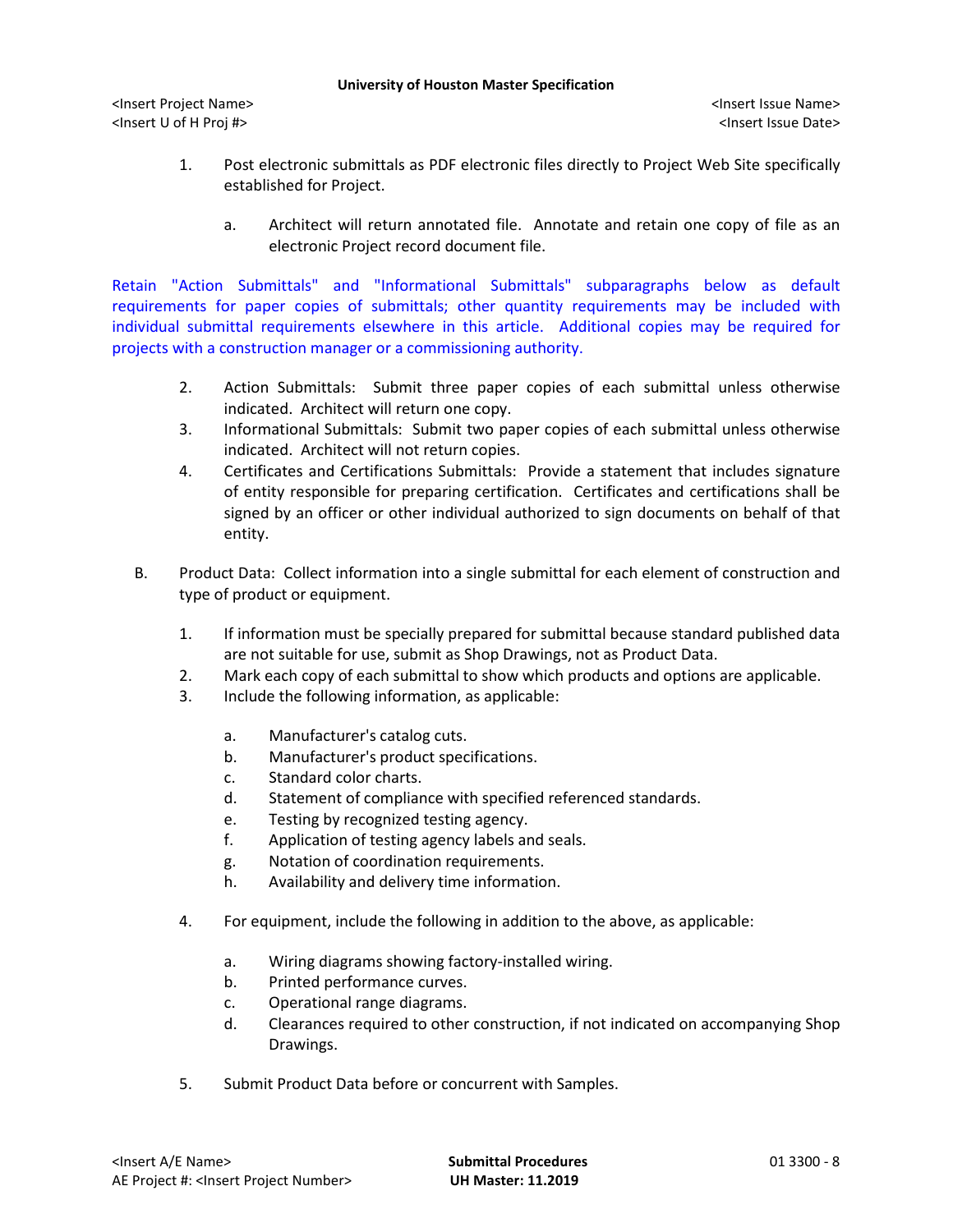Retain subparagraph below unless default submittal format specified elsewhere in this article applies.

6. Submit Product Data in the following format:

Retain one of two subparagraphs below unless default submittal format specified elsewhere in this article applies.

- a. PDF electronic file.
- C. Shop Drawings: Prepare Project-specific information, drawn accurately to scale. Do not base Shop Drawings on reproductions of the Contract Documents or standard printed data, unless submittal based on Architect's digital data drawing files is otherwise permitted.
	- 1. Preparation: Fully illustrate requirements in the Contract Documents. Include the following information, as applicable:
		- a. Identification of products.
		- b. Schedules.
		- c. Compliance with specified standards.
		- d. Notation of coordination requirements.
		- e. Notation of dimensions established by field measurement.
		- f. Relationship and attachment to adjoining construction clearly indicated.
		- g. Seal and signature of professional engineer if specified.

Revise "Sheet Size" Subparagraph below to establish a standard sheet size and format.

2. Sheet Size: Except for templates, patterns, and similar full-size drawings, submit Shop Drawings on sheets at least 8-1/2 by 11 inches (215 by 280 mm), but no larger than 30 by 42 inches (750 by 1067 mm).

Retain subparagraph below unless default submittal format specified elsewhere in this article applies.

- 3. Submit Shop Drawings in the following format:
	- a. PDF electronic file.
		- 1) If it is impracticable to submit a Shop Drawing in PDF format, paper format will be allowed. Submit three opaque copies of each submittal. Architect will retain two copies; remainder will be returned.

Retain first subparagraph below when Project utilizes BIM through the Construction Stage and Contractor is required to prepare Shop Drawings for incorporation into the BIM. Edit as required to reflect Project scope agreements.

- 4. BIM File Incorporation: Develop and incorporate Shop Drawing files into Building Information Model established for Project.
	- a. Prepare Shop Drawings in the following format: Same digital data software program, version, and operating system as the original Drawings.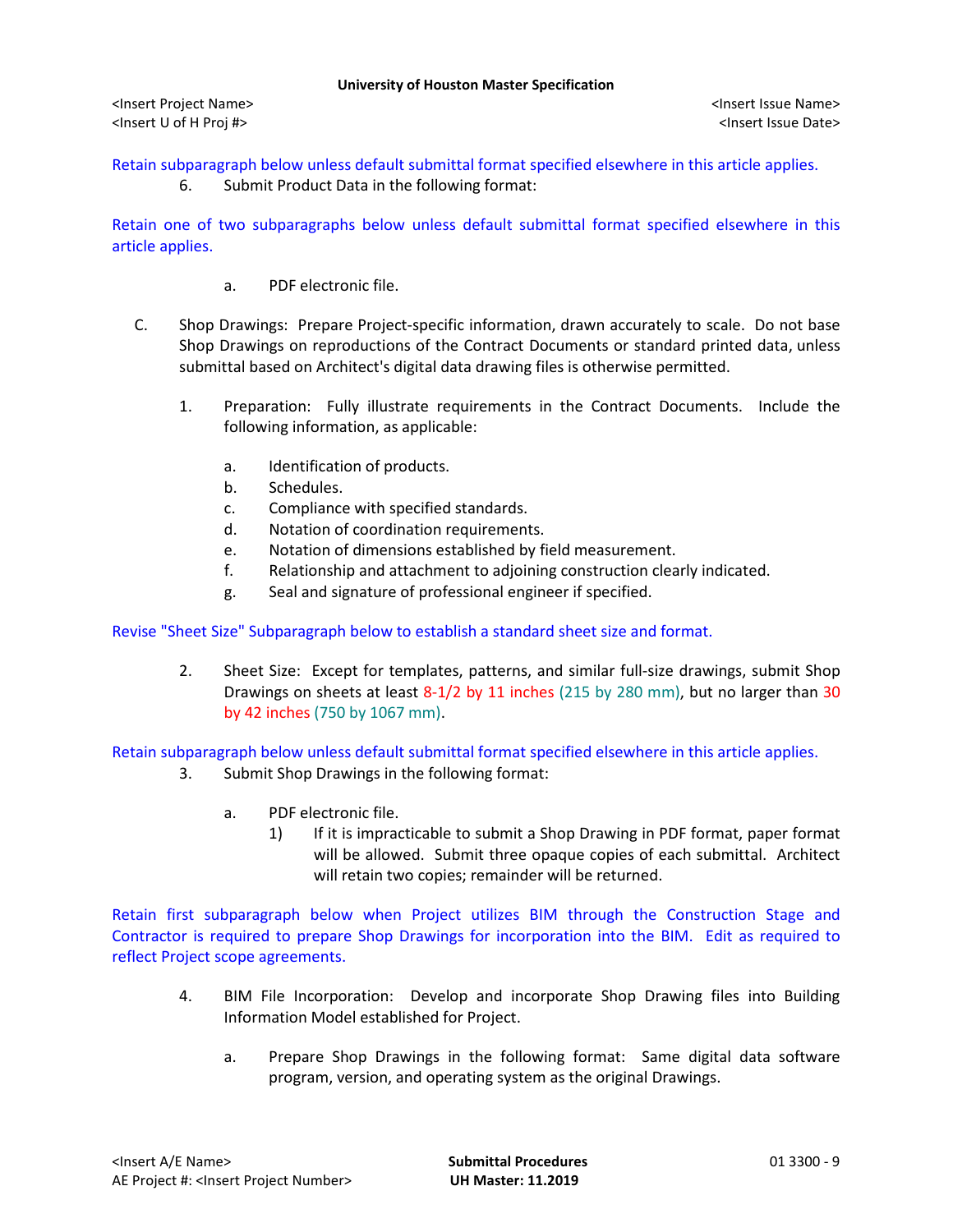<Insert Project Name> <Insert Issue Name> <Insert U of H Proj #> <Insert Issue Date>

- b. Refer to Section 01 3100 "Project Management and Coordination" for requirements for coordination drawings.
- D. Samples: Submit Samples for review of kind, color, pattern, and texture for a check of these characteristics with other elements and for a comparison of these characteristics between submittal and actual component as delivered and installed.
	- 1. Transmit Samples that contain multiple, related components such as accessories together in one submittal package.
	- 2. Identification: Attach label on unexposed side of Samples that includes the following:
		- a. Generic description of Sample.
		- b. Product name and name of manufacturer.
		- c. Sample source.
		- d. Number and title of applicable Specification Section.
		- e. Specification paragraph number and generic name of each item.
	- 3. Provide corresponding electronic submittal of Sample transmittal on the Project Web Site, digital image file illustrating Sample characteristics, and identification information for record.
	- 4. Disposition: Maintain sets of approved Samples at Project site, available for qualitycontrol comparisons throughout the course of construction activity. Sample sets may be used to determine final acceptance of construction associated with each set.
		- a. Samples that may be incorporated into the Work are indicated in individual Specification Sections. Such Samples must be in an undamaged condition at time of use.
		- b. Samples not incorporated into the Work, or otherwise designated as Owner's property, are the property of Contractor.

Revise "Samples for Initial Selection" Subparagraph below if Project requires a different procedure. Consider indicating Samples for initial selection as a separate item in the submittal schedule. Delete subparagraph if colors and other characteristics are preselected and specified or scheduled.

- 5. Samples for Initial Selection: Submit manufacturer's color charts consisting of units or sections of units showing the full range of colors, textures, and patterns available.
	- a. Number of Samples: Submit one full set of available choices where color, pattern, texture, or similar characteristics are required to be selected from manufacturer's product line. Architect will return submittal with options selected.
- 6. Samples for Verification: Submit full-size units or Samples of size indicated, prepared from same material to be used for the Work, cured and finished in manner specified, and physically identical with material or product proposed for use, and that show full range of color and texture variations expected. Samples include, but are not limited to, the following: partial sections of manufactured or fabricated components; small cuts or containers of materials; complete units of repetitively used materials; swatches showing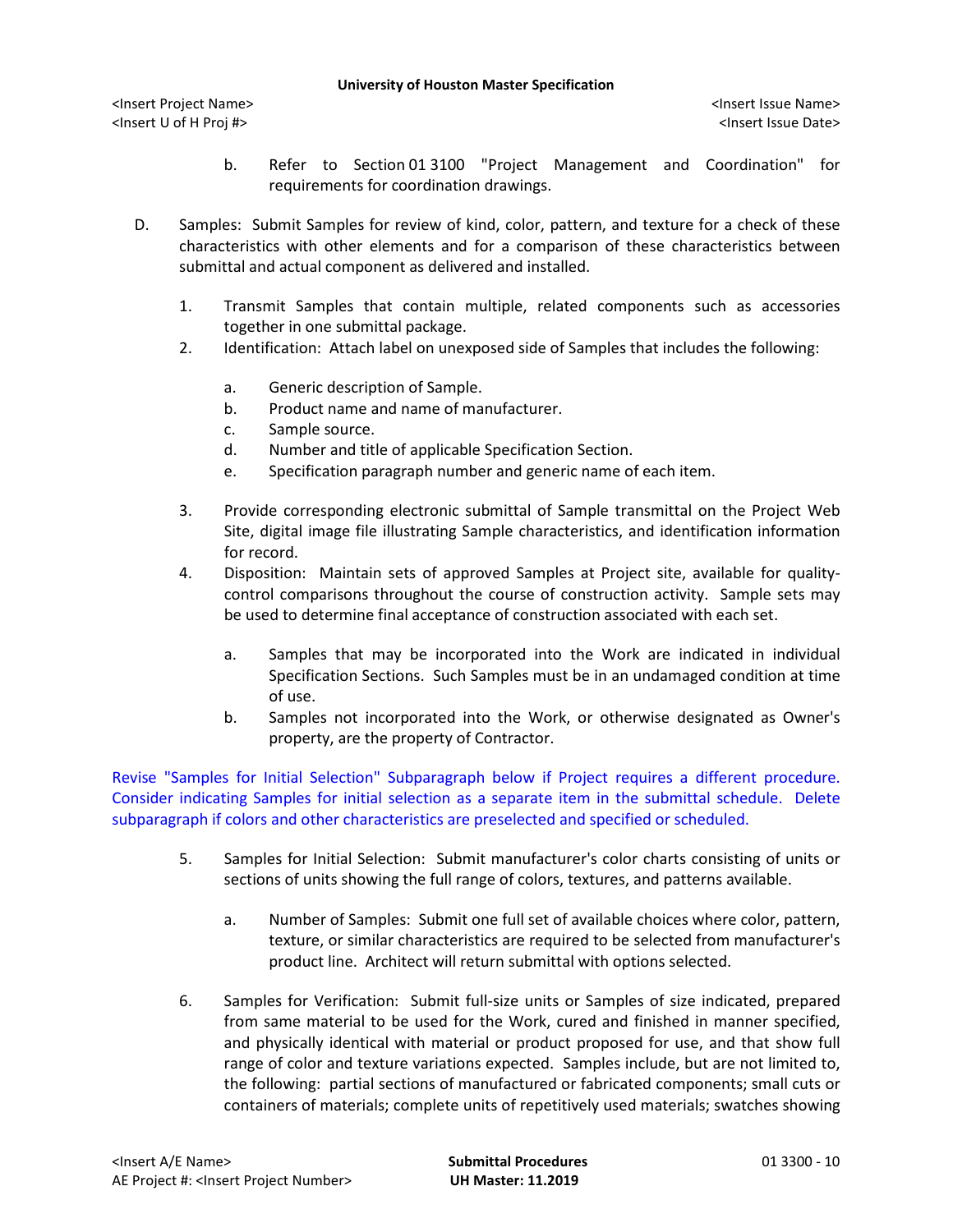<Insert Project Name> <Insert Issue Name> <Insert U of H Proj #> <Insert Issue Date>

color, texture, and pattern; color range sets; and components used for independent testing and inspection.

- a. Number of Samples: Submit three sets of Samples. Architect will retain one Sample set; remainder will be returned. Mark up and retain one returned Sample set as a project record sample.
	- 1) Submit a single Sample where assembly details, workmanship, fabrication techniques, connections, operation, and other similar characteristics are to be demonstrated.
	- 2) If variation in color, pattern, texture, or other characteristic is inherent in material or product represented by a Sample, submit at least three sets of paired units that show approximate limits of variations.

"Product Schedule" Paragraph below describes Contractor's submittal in tabular form detailing product and installation requirements for an individual Section.

- E. Product Schedule: As required in individual Specification Sections, prepare a written summary indicating types of products required for the Work and their intended location. Include the following information in tabular form:
	- 1. Type of product. Include unique identifier for each product indicated in the Contract Documents or assigned by Contractor if none is indicated.
	- 2. Manufacturer and product name, and model number if applicable.
	- 3. Number and name of room or space.
	- 4. Location within room or space.

Retain subparagraph below unless default submittal format specified elsewhere in this article applies.

- 5. Submit product schedule in the following format:
	- a. PDF electronic file.
- F. Coordination Drawing Submittals: Comply with requirements specified in Section 01 3100 "Project Management and Coordination."
- G. Application for Payment and Schedule of Values: Comply with requirements specified in Section 01 2900 "Payment Procedures."
- H. Test and Inspection Reports and Schedule of Tests and Inspections Submittals: Comply with requirements specified in Section 01 4000 "Quality Requirements."
- I. Closeout Submittals and Maintenance Material Submittals: Comply with requirements specified in Section 01 7700 "Closeout Procedures."
- J. Qualification Data: Prepare written information that demonstrates capabilities and experience of firm or person. Include lists of completed projects with project names and addresses, contact information of architects and owners, and other information specified.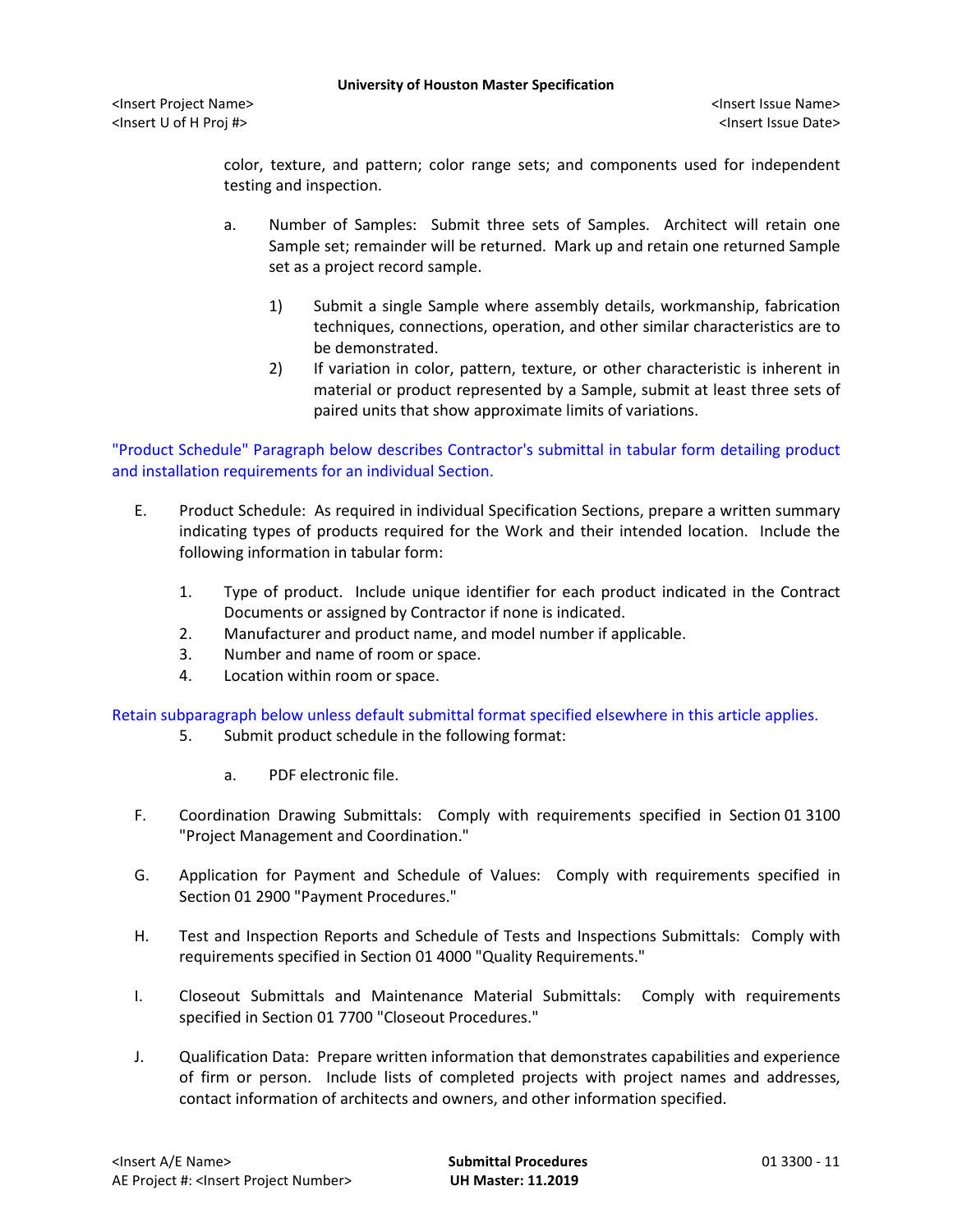<Insert Project Name> <Insert Issue Name> <Insert U of H Proj #> <Insert Issue Date>

- K. Welding Certificates: Prepare written certification that welding procedures and personnel comply with requirements in the Contract Documents. Submit record of Welding Procedure Specification and Procedure Qualification Record on AWS forms. Include names of firms and personnel certified.
- L. Installer Certificates: Submit written statements on manufacturer's letterhead certifying that Installer complies with requirements in the Contract Documents and, where required, is authorized by manufacturer for this specific Project.
- M. Manufacturer Certificates: Submit written statements on manufacturer's letterhead certifying that manufacturer complies with requirements in the Contract Documents. Include evidence of manufacturing experience where required.
- N. Product Certificates: Submit written statements on manufacturer's letterhead certifying that product complies with requirements in the Contract Documents.
- O. Material Certificates: Submit written statements on manufacturer's letterhead certifying that material complies with requirements in the Contract Documents.
- P. Material Test Reports: Submit reports written by a qualified testing agency, on testing agency's standard form, indicating and interpreting test results of material for compliance with requirements in the Contract Documents.
- Q. Product Test Reports: Submit written reports indicating that current product produced by manufacturer complies with requirements in the Contract Documents. Base reports on evaluation of tests performed by manufacturer and witnessed by a qualified testing agency, or on comprehensive tests performed by a qualified testing agency.
- R. Research Reports: Submit written evidence, from a model code organization acceptable to authorities having jurisdiction, that product complies with building code in effect for Project. Include the following information:
	- 1. Name of evaluation organization.
	- 2. Date of evaluation.
	- 3. Time period when report is in effect.
	- 4. Product and manufacturers' names.
	- 5. Description of product.
	- 6. Test procedures and results.
	- 7. Limitations of use.
- S. Preconstruction Test Reports: Submit reports written by a qualified testing agency, on testing agency's standard form, indicating and interpreting results of tests performed before installation of product, for compliance with performance requirements in the Contract Documents.
- T. Compatibility Test Reports: Submit reports written by a qualified testing agency, on testing agency's standard form, indicating and interpreting results of compatibility tests performed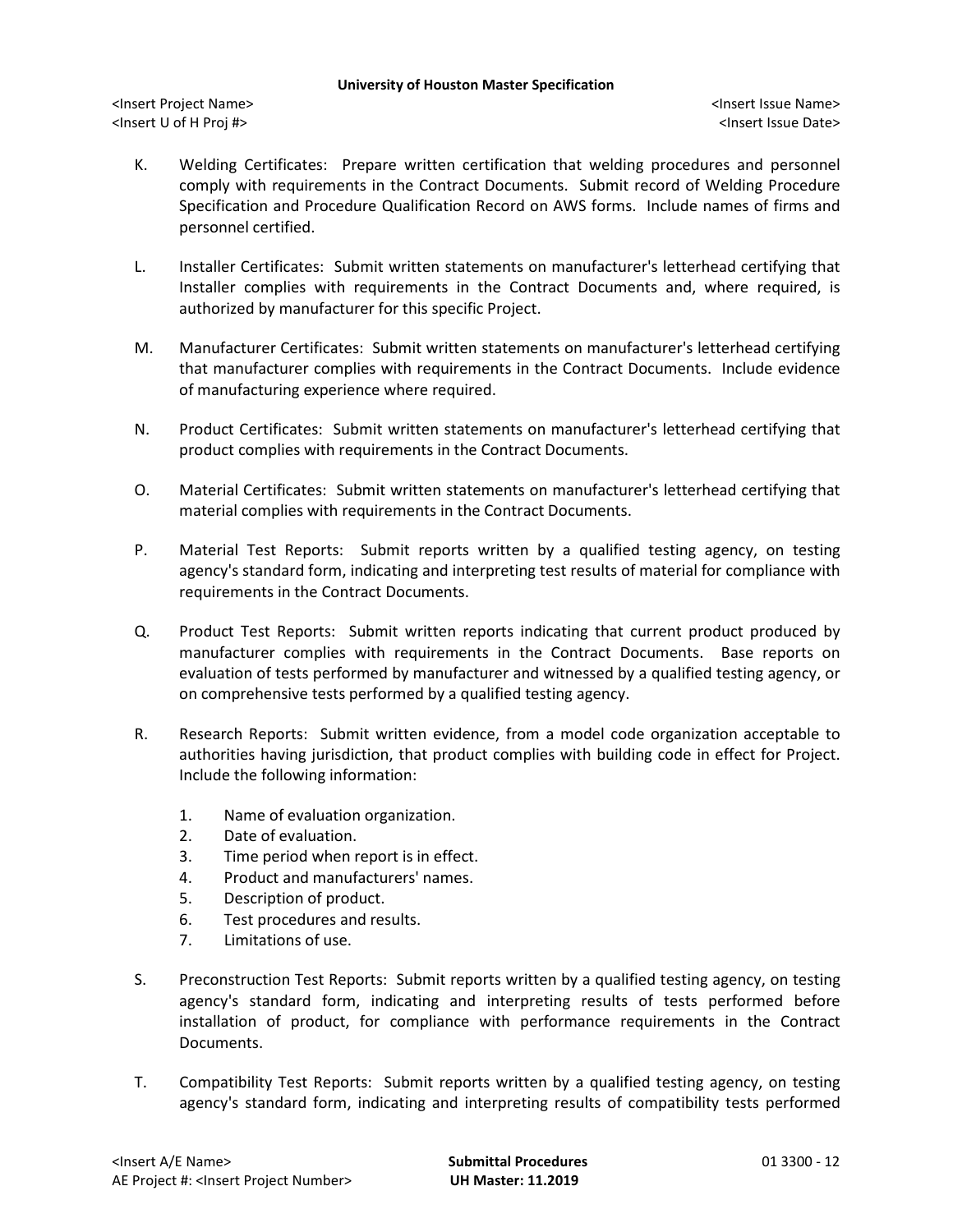before installation of product. Include written recommendations for primers and substrate preparation needed for adhesion.

- U. Field Test Reports: Submit written reports indicating and interpreting results of field tests performed either during installation of product or after product is installed in its final location, for compliance with requirements in the Contract Documents.
- V. Design Data: Prepare and submit written and graphic information, including, but not limited to, performance and design criteria, list of applicable codes and regulations, and calculations. Include list of assumptions and other performance and design criteria and a summary of loads. Include load diagrams if applicable. Provide name and version of software, if any, used for calculations. Include page numbers.

# 2.2 DELEGATED-DESIGN SERVICES

- A. Performance and Design Criteria: Where professional design services or certifications by a design professional are specifically required of Contractor by the Contract Documents, provide products and systems complying with specific performance and design criteria indicated.
	- 1. If criteria indicated are not sufficient to perform services or certification required, submit a written request for additional information to Architect.
- B. Delegated-Design Services Certification: In addition to Shop Drawings, Product Data, and other required submittals, submit digitally signed PDF electronic file or one paper copy of certificate, signed and sealed by the responsible design professional, for each product and system specifically assigned to Contractor to be designed or certified by a design professional.
	- 1. Indicate that products and systems comply with performance and design criteria in the Contract Documents. Include list of codes, loads, and other factors used in performing these services.

Retain first subparagraph below when Project utilizes BIM through the Construction Stage and delegated-design drawings and data will be incorporated into the BIM.

- C. BIM File Incorporation: Incorporate delegated-design drawing and data files into Building Information Model established for Project.
	- 1. Prepare delegated-design drawings in the following format: Same digital data software program, version, and operating system as the original Drawings.